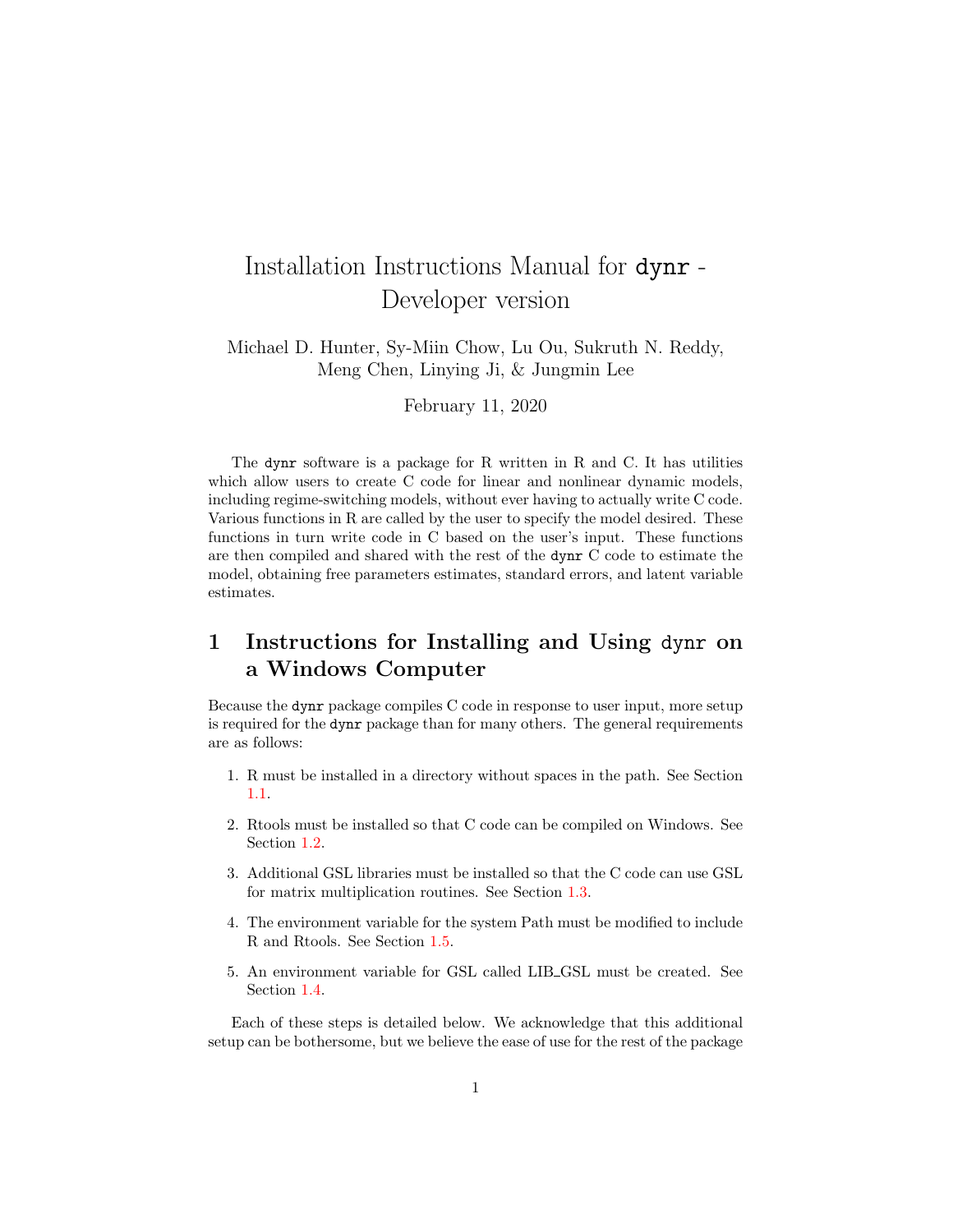and the wide variety of models it is possible to fit with it will compensate for this initial burden. Hopefully you will agree!

### <span id="page-1-0"></span>1.1 Instructions for Installation of R

- $\bullet$  Make sure that R is installed and Check the directory in which R is installed.
- If not go to <https://www.r-project.org/> and click on download R and select any mirror.
- $\bullet$  The critical step is just to make sure that you install R to a directory where there are no spaces in the words describing the directory. By default, it will suggest to install R in "C:\Program Files" on your computer. Instead change it to just "C:\" or any other directory where there are **no** spaces in the words describing the directory. For example as given in the default directory "Program Files" has a space in between the two words so avoid using such directories.

#### <span id="page-1-1"></span>1.2 Instructions for Installation of R-tools

- 1. If you already have R-tools on your machine, make sure the version of Rtools matches with your R version. R-tools versions newer than 3.0 should work fine with dynr.
- 2. Install R-tools through <https://cran.r-project.org/bin/windows/Rtools/>. Install the latest version of Rtools.
- 3. You may be asked if you want to save or run a file "Rtools34.exe". Choose "Save" and save the file on the Desktop. Then double-click on the icon for the file to run it.
- 4. You will be asked what language to install it in choose English.
- 5. The Rtools Setup Wizard will appear in a window. Click "Next" at the bottom of the R Setup wizard window.
- 6. The next page says "Information" at the top. Click "Next" again.
- 7. The next page says "Select Destination Location" at the top. By default, it will suggest to install R in "C:\Rtools" on your computer. You may also install R-tools in any other directory where there are no spaces in the words describing the directory. Click "Next" at the bottom of the R tools Setup wizard window.
- 8. The next page says "Select components" at the top. Make sure that the Cygwin Dlls box is checked. Click "Next" again.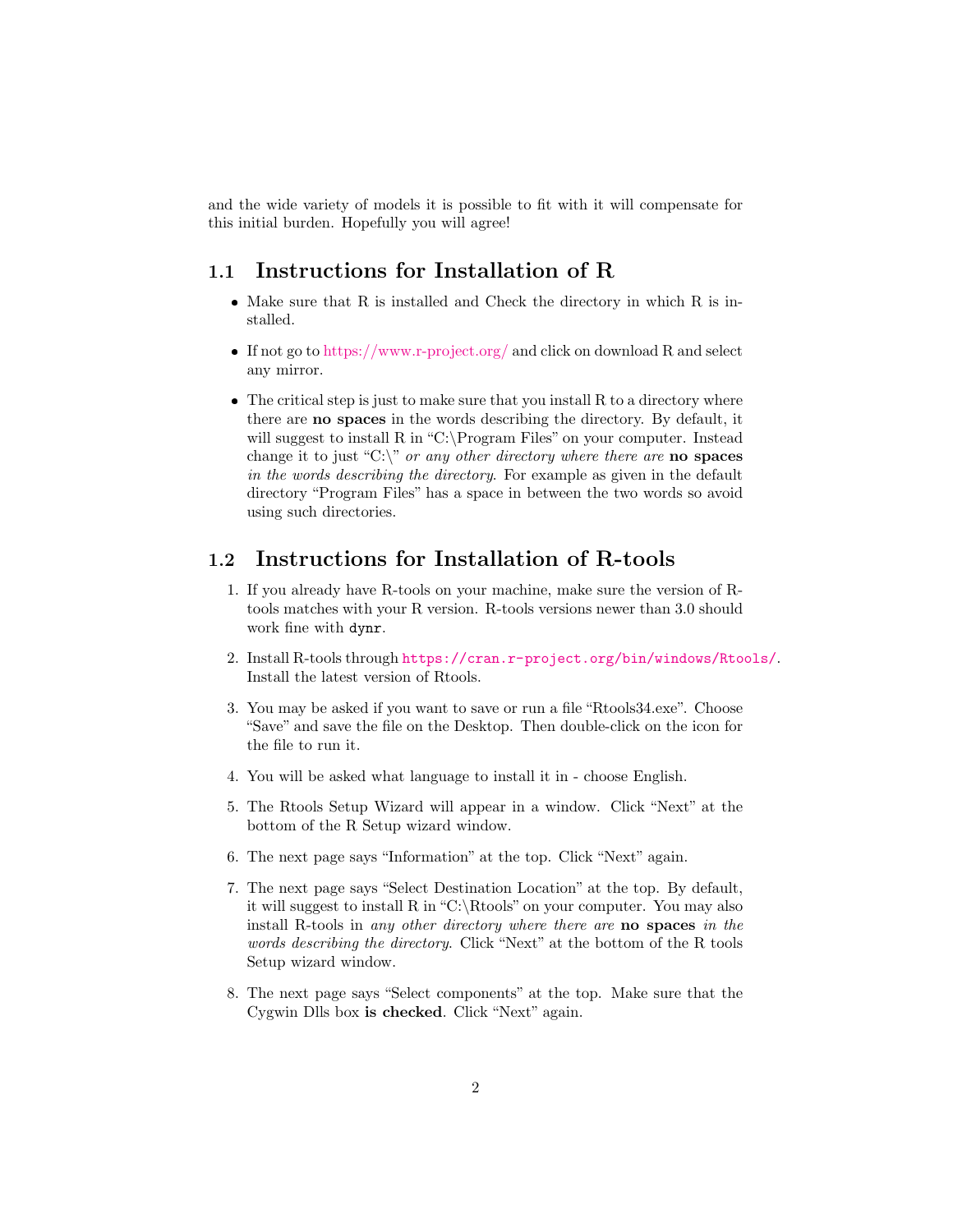- 9. The next page says "Select additional tasks" at the top. Check the box to edit the system PATH. Click "Next" again.
- 10. Add the directory paths containing both R and Rtools (examples are shown below). Place these paths at the top of your list of *system path* variable or just move them all to way up to the top. The order of the directory paths should be the same as shown in the example below. C:\Rtools\bin;

C:\Rtools\gcc-4.6.3\bin;

 $C:\R\R-3.2.3\binom{n}{2}$ 

You may want to first go to the directory where Rtools is installed and check that you know the correct pathway containing the gcc version you have installed (e.g., 4.6.3 in the example below). Also make sure that you enter the path containing R.exe (e.g., in C:\R\R-3.2.3\bin in the example above).

- 11. The next page says "Ready to install" at the top. Click "install".
- 12. Rtools should now be installed. This will take about a minute. Click "Finish".

### <span id="page-2-0"></span>1.3 Instructions for Installation of GSL

- 1. If you already have GSL libraries installed on your machine, you may skip this step and go to Section [1.4.](#page-2-1)
- 2. To install GSL libraries, go to [http://www.stats.ox.ac.uk/pub/Rtools/libs.html.](http://www.stats.ox.ac.uk/pub/Rtools/libs.html)
- 3. Download "local323.zip" (or the latest version) by clicking it. The 323 refers to R 3.2.3.
- 4. Extract it into a new folder and copy and paste the extracted new folder into the same directory as R ("C:\") so that there would be two folders in that directory. One containing R-3.2.3 (or whatever version of R you have installed) and another local323.

### <span id="page-2-1"></span>1.4 Setting up the GSL Environment Variable

- 1. Open Control Panel\System and Security\System
- 2. Click on Advanced system settings and then click on "Environment Variables"
- 3. Add a new system variable by clicking on New. Note that this should be a System environment variable, not a User environment variable.
- 4. Name the new variable as LIB GSL and set the variable value to the directory containing the local323 files downloaded in Section [1.3](#page-2-0) or the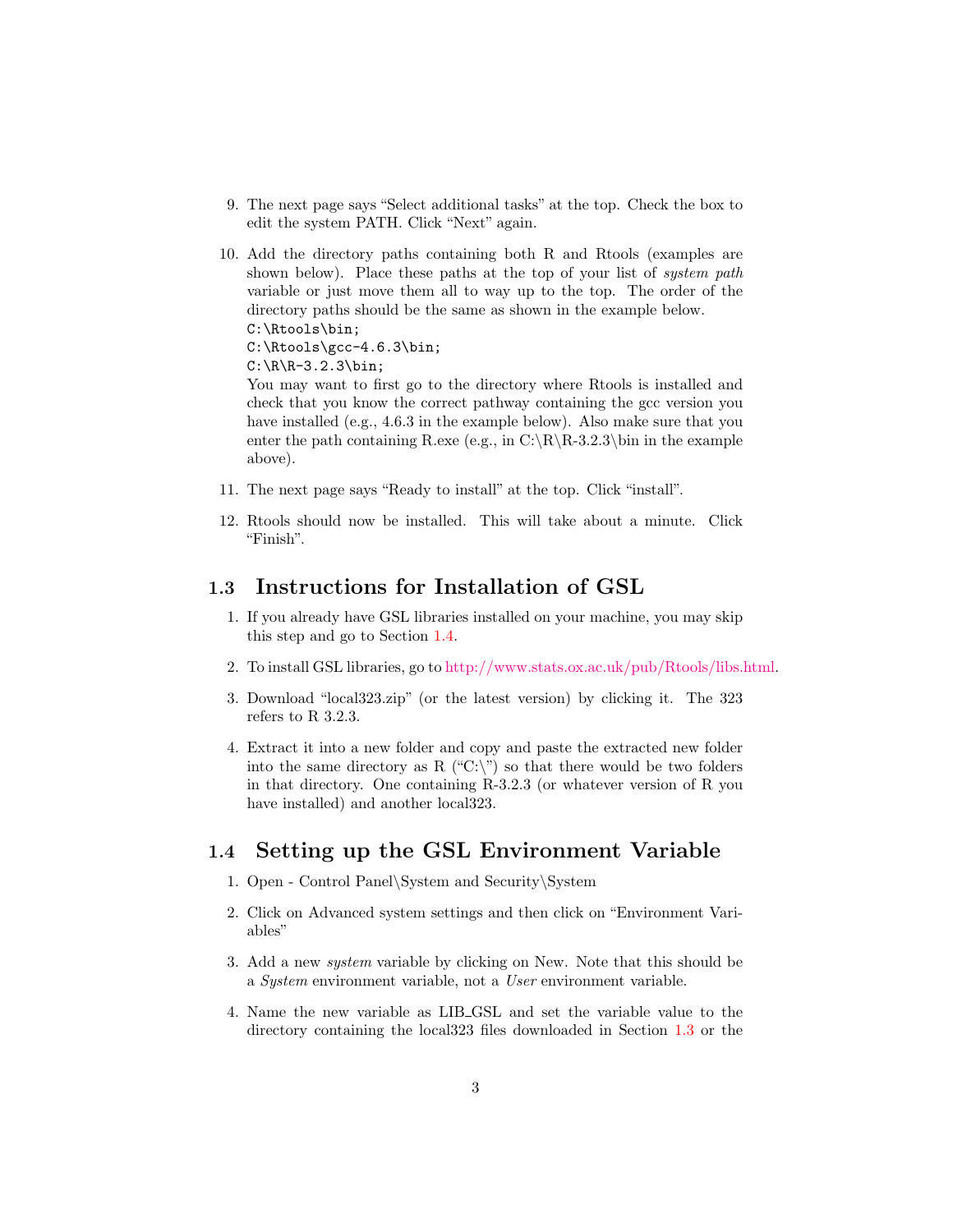directory where your GSL libraries are installed. Example C:/R/local323 but please note that the direction of these slashes is important. This slash / will work but *not* this one  $\setminus$ .

### <span id="page-3-0"></span>1.5 Setting up R and Rtools Environment Variable

- 1. Check if R can be run through CMD as follows. Put a simple R script (e.g., save a simple R command: print ("hello") to a .r document as "Hello.r") to a known directory. Open the command prompt window. If you can't find it just do a search from the Start Menu for "cmd" and open "Command Prompt.exe". Then change directory to the location containing "Hello.r" (e.g., cd  $C:\mbox{myliles}$ ). Run the script by typing "Rscript Hello.r". If the file runs correctly, it should print out "hello" in the command prompt console.
- 2. Close your command prompt window.
- 3. If the file did not run correctly, follow the next 4 steps.
- 4. Open Control Panel\System and Security\System
- 5. Click on Advanced system settings
- 6. Check to make sure that your path variable specified during Rtools installation is specified correctly. In Windows 10 do so by clicking on "Environment Variables" and then in the "System variables" panel click on "Path" and then "Edit". Check that the following paths have been specified at the front of your system path variable or just move them all to way up to the top in the following order. C:\Rtools\bin;C:\Rtools\gcc-4.6.3\bin;C:\R\R-3.2.3\bin;
- 7. Repeat (1) and see if you can now run R from CMD. Make sure that you open a new CMD window after you have completed the steps above. Try typing in "PATH" in CMD to make sure that the newly added paths are indeed shown in the output.

#### 1.6 Instructions for Installation of Cygwin

- 1. Install Cygwin through <https://cygwin.com/index.html>.
- 2. When prompted, select to install the following packages in cygwin:
	- (a) git (under Devel): "Distributed version control system"
	- (b) gcc (under Devel): "gcc-core: GNU Compiler Collection (C, OpenMP)"
	- (c) make (under Devel): "The GNU version of the 'make' utility"
	- (d) perl: (under Perl): "Perl programming language interpreter"
- 3. Make sure that C:\cygwin\bin is in the path variable, if not, add it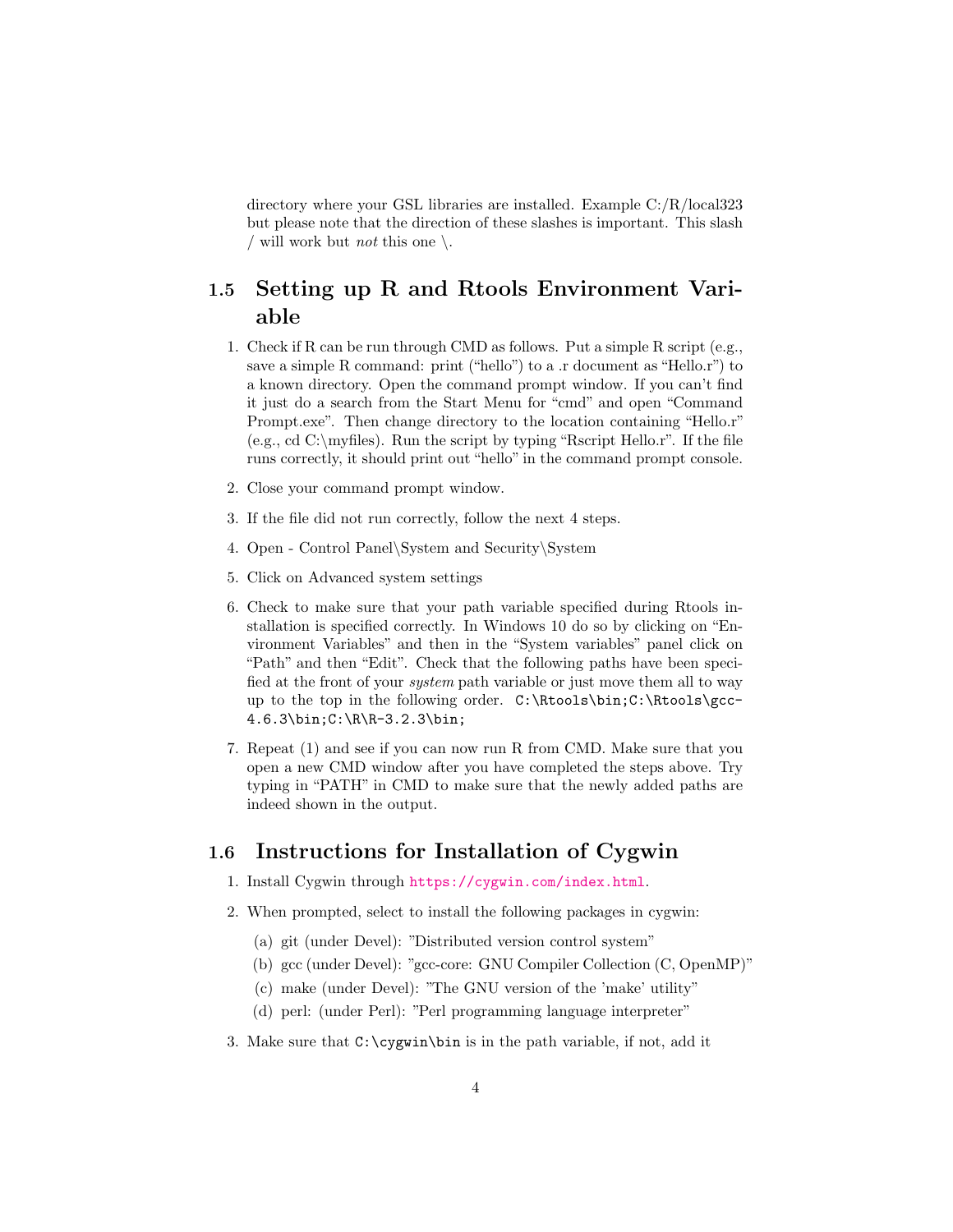### 1.7 Wrapping up the Installation Procedure for Windows

1. Open RGui, Rstudio or whatever editor you use to run R. Please type the following code to check whether the gsl commands can be found correctly: shell("echo %LIB\_GSL%") If this returns something like "C:/R/local323", then everything worked

fine.

- 2. If that command returns something like "%LIB GSL%", then something might be wrong with the GSL installation (Return to Section [1.3\)](#page-2-0) or GSL path (Return to Section [1.4\)](#page-2-1).
- 3. If the command worked fine, follow the steps in section [3](#page-5-0) to finish the installation process in R.

# 2 Instructions for Installing and Using dynr On Mac

# <span id="page-4-1"></span>2.1 Instructions for Installing Prerequisites on Mac

- 1. Install Xcode with the command line tools from your Apple store. For this and all the subsequent steps, please read the installation instructions on the individual websites carefully to pick the correct software versions for your operating system.
- 2. Install Macports by going to <https://www.macports.org/install.php>
- 3. Open the terminal window. In the terminal window install the gsl library by typing: "sudo port install gsl".
- 4. Follow the steps in section [2.2](#page-4-0) to verify that these steps worked properly.

### <span id="page-4-0"></span>2.2 Checking the Installation for Mac

- 1. Open RGui, Rstudio or whatever editor you use to run R. Please type the following code to check whether the gsl commands can be found correctly: system("gsl-config -cflags", intern=TRUE) When the command can not be found, and you know where it is stored (e.g., "/opt/local/bin"), we could then set the PATH variable by typing: Sys.setenv(PATH=paste0(Sys.getenv("PATH"),":","/opt/local/bin")) and then check again.
- 2. If the above failed, then something went wrong with one or several of the steps in Section [2.1.](#page-4-1) Please go back and try repeating or checking that section.